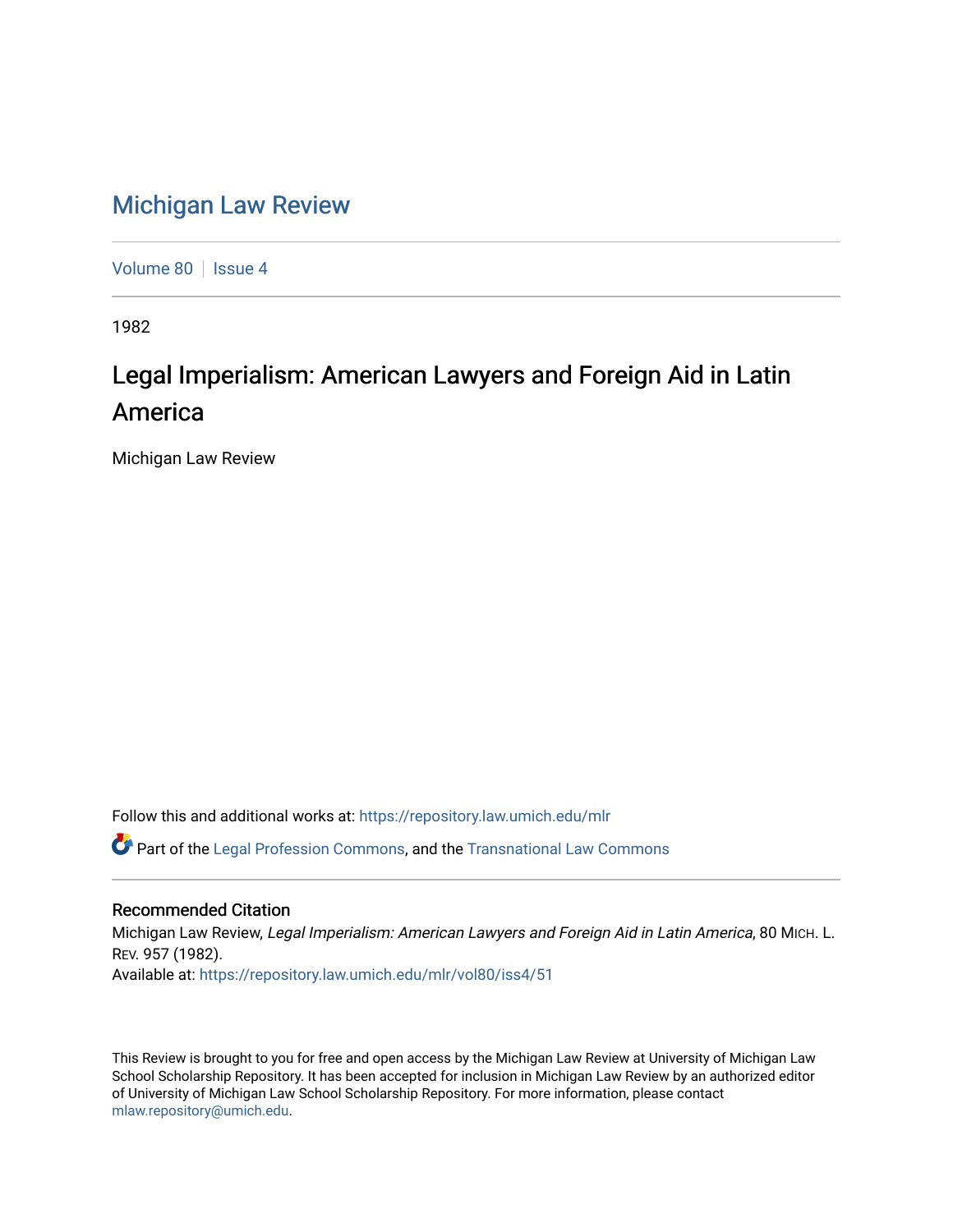LEGAL IMPERIALISM: AMERICAN LAWYERS AND FOREIGN AID IN LATIN AMERICA. By *James A. Gardner.* Madison, Wis.: University of Wisconsin Press. 1980. Pp. xii, 401. \$20.

During the 1960s, a small army of American lawyers participated in legal assistance programs designed to reform Latin American legal education and legal systems. Early development assistance efforts had been dominated by economists, but influential American lawyers eventually convinced assistance agencies that legal reform was a precondition to development. These agencies then sponsored "a relatively small but remarkably prestigious, energetic, and ambitious endeavor to provide American legal assistance to developing countries" (p. 8). Unfortunately, James Gardner reports, these "law and development" programs were largely unsuccessful. American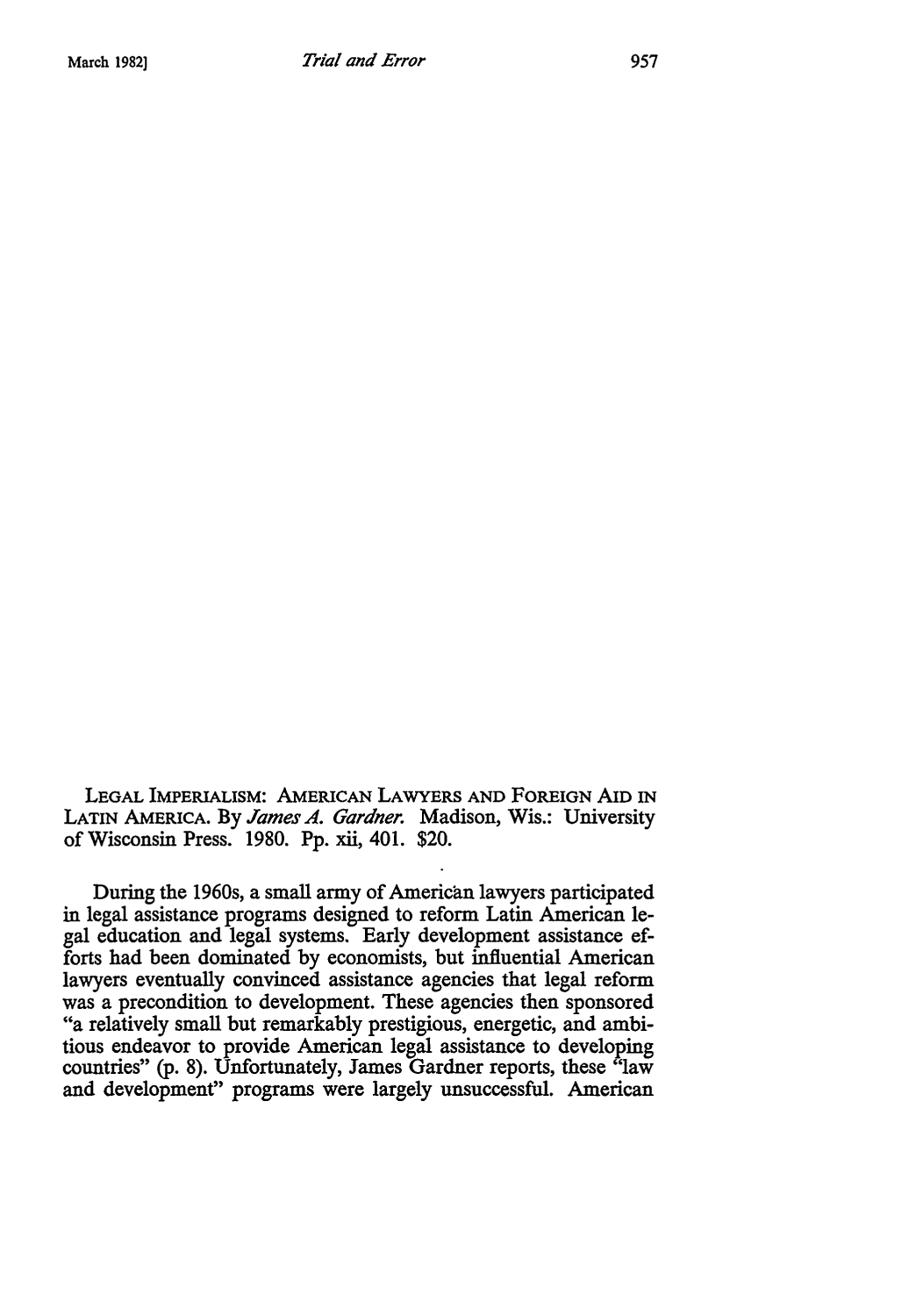lawyers, though "well motivated in the usual sense of that term" (p. 13), were "poorly equipped for the tasks undertaken" (p. 9). Because these lawyers did not fully understand local languages, laws, politics, economics, or cultures, they generally attempted to transplant American legal culture. "As a result," Gardner concludes, "American legal assistance was inept, culturally unaware, and sociologically uninformed. It was also ethnocentric, perceiving and assisting the Third World in its own self-image" (p. 9).

*Legal Imperialism* traces the history of American legal assistance to Latin America, documents its failure, and, on a broader level, considers the implications of these unsuccessful transfer programs for the American legal model itself. The law and development movement, Gardner posits, attempted to transfer from America to Latin America four legal models:

(1) methodological, the American case and Socratic method of teaching law; (2) educational, the basic American model and structure of legal education; (3) professional, the American model of the lawyer as a pragmatic problem-solver and social engineer; and (4) jurisprudential, the anti-formal, "rule-skeptical," and "instrumental" vision of law drawn largely from American legal realism. [P. 4].

The bulk of the author's analysis of the effect of these models is contained in lengthy case studies of "authoritarian Brazil, socialist Chile, and democratic Columbia" (pp. 3-4).

In these case studies, Gardner discusses the pre-existing legal and professional structure of each country, the initiation and design of American legal assistance programs, developments in the law and profession during and after the programs, and whether the programs were successful (pp. 61-211). He finds that the American legal education model and structure were universally rejected due to local institutional interests, while the social-engineer model and instrumental view of law were to some degree accepted, though in unanticipated ways, in Brazil and Chile. He concludes, for example, that Brazilian lawyers influenced by the assistance program became agents for the authoritarian state, and infers that the American model of the lawyer as social engineer and our instrumental view of law are vulnerable to authoritarian abuse. The case studies also reveal a dramatic change in the mood and orientation of the law and development movement. Initial confidence and optimism, offering service with the expectation that the recipient nation would eventually adopt American legal models (pp. 35-52) were followed by doubt, a sense of failure, increased emphasis on research and inquiry (pp. 211-30), and, finally, by the virtual abandonment of research on law and development (pp. 231-35).

After concluding his case studies, Gardner undertakes to analyze the descriptive information that they provided. He briefly acknowledges the ethnocentrism and hubris of the American law and devel-